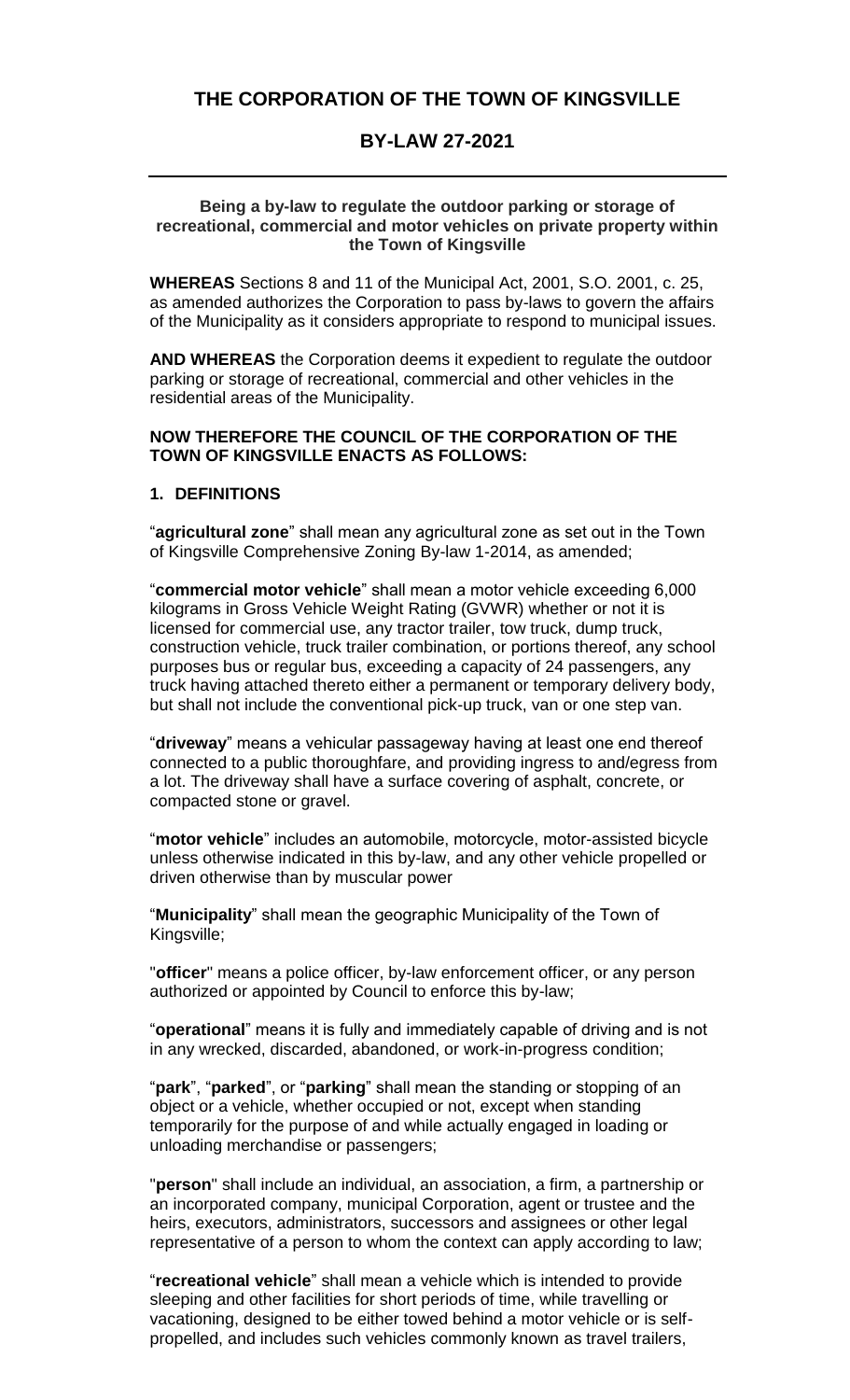camper trailers, pick-up coaches, motorized campers, motorized homes, boats, utility trailer, personal watercraft, all-terrain vehicles or other similar vehicles;

"**residential zone**" shall mean any residential zone as set out in the Town of Kingsville Comprehensive Zoning By-law 1-2014, as amended;

"**street**" means a public highway or public road under the jurisdiction of either the Corporation, County or the Province of Ontario, and includes any highway as defined in the Public Transportation and Highway Improvement Act or the Municipal Act or successor Legislation, but does not include a lane or private right-of-way;

 winter travel and recreation to be driven primarily on snow and ice and shall include the trailer for the purpose of transporting the winter recreational "**winter recreational vehicle**" shall mean a motorized vehicle designed for vehicles;

 structure, unoccupied and unobstructed except as otherwise provided in the "**yard**" shall mean an open space on the same lot with a main building or By-law. In determining yard measurements, the minimum horizontal distance between the main building or structure and the respective lot lines measure perpendicular from the lot line shall be used:

- a) **Front yard**: shall mean a yard extending across the full width of a lot between the front lot line and the nearest wall of the main building on the lot;
- b) **Rear yard**: shall mean a yard extending across the full width of a lot between the rear lot line and the nearest wall of the main building on the lot;
- main building or structure on the lot and the side lot line and extending from the front yard (or front lot line if no front yard is required) to the c) **Side yard**, **Interior**: shall mean a yard between the side wall of the rear yard (or rear lot line if no rear yard is required);
- d) **Side yard**, **Exterior**: shall mean a side yard which abuts the street on a corner lot.

 "**Zoning by-law**" shall mean The Town of Kingsville Comprehensive Zoning by-law, as amended from time to time.

#### **FRONT YARD PARKING**

**2.** No person shall park a motor vehicle on any front yard in a Residential zone except on a driveway or as authorized by the Municipality.

## **PARKING OF RECREATIONAL VEHICLES**

- **3.** No person shall park or store a recreational vehicle in any Residential or Agricultural Zone unless:
	- (1) the owner or full time occupant of the property is also the owner or operator of the recreation vehicle;
	- (2) there is only one (1) such recreational vehicle parked at any time;
	- (3) the recreational vehicle is operational and has valid license plates;
	- year round when the recreational vehicle is at least 1.5 m (5 ft) from the side lot line; 4.5 m (14.5 ft) from the exterior side lot line; and 1.5 m (4) the recreational vehicle is parked or stored in a side yard or rear yard (5 ft) from the rear lot line of the property on which it is stored;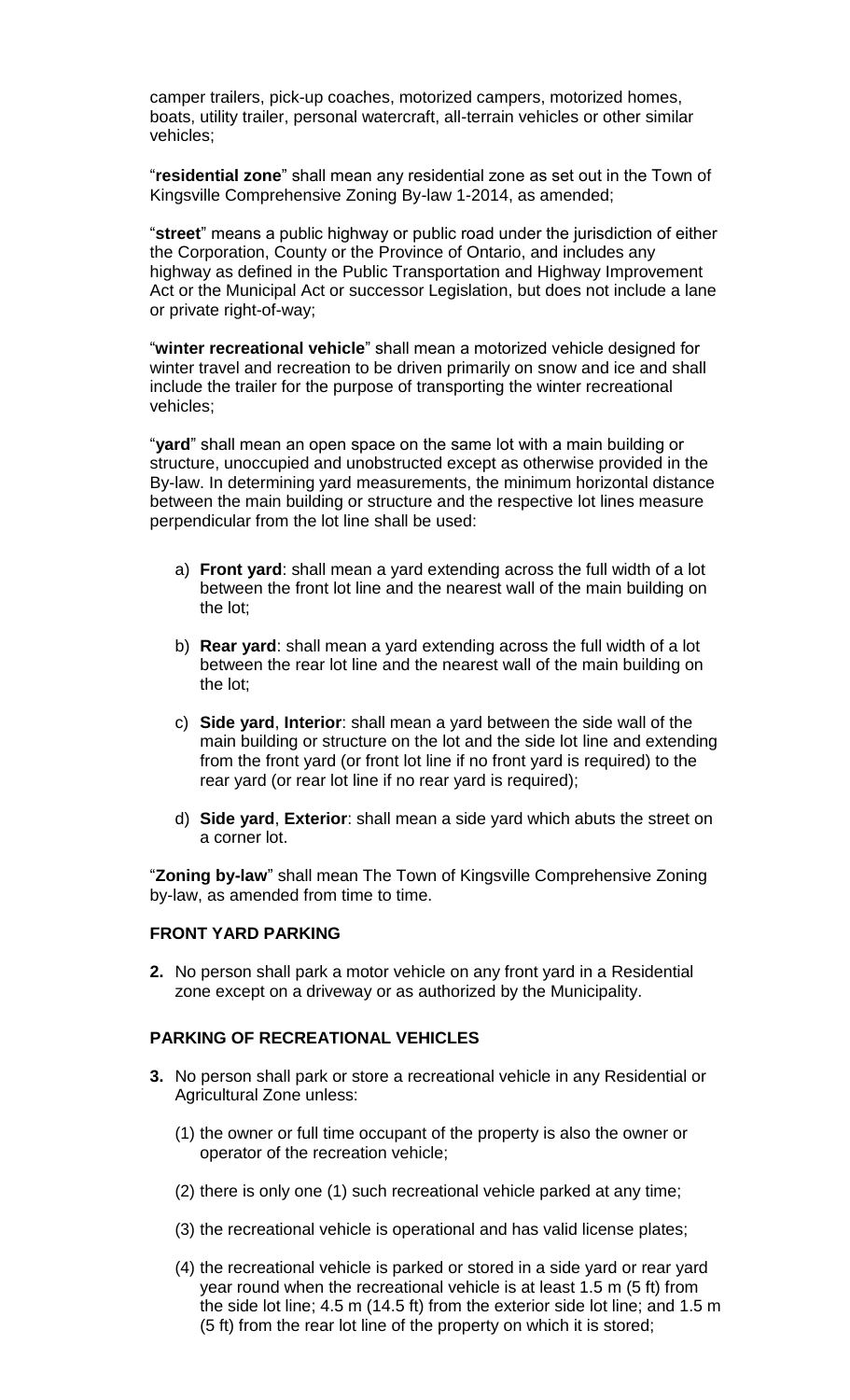- (5) the recreational vehicle is located on the driveway for the period from April 16 to November 14.
- use path and 2.5 m (8 ft) from the edge of the paved surface of a road (6) the recreational vehicle is 1.5 m (5 ft) away from a sidewalk or multiwithout a sidewalk or multi-use path.
- **4.** Notwithstanding section 3(5), recreational vehicles are permitted on a driveway between November 15 to April 15 for the purposes of either loading or unloading goods and materials from the said recreational vehicle for not more than three (3) consecutive days in a 30 day period.

## **PARKING OF WINTER RECREATIONAL VEHICLES**

- **5.** No person shall park a motorized winter recreational vehicle in any Residential or Agricultural Zone unless:
	- (1) the owner or full time occupant of the property is also the owner or operator of the motorized winter recreational vehicle;
	- (2) there is only two (2) such motorized winter recreational vehicles parked at any time;
	- (3) the motorized winter recreational vehicle is operational and has valid license plates;
	- vehicle is at least 1.5 m (5 ft) from the side lot line; 4.5 m (14.5 ft) from the exterior side lot line; and 1.5 m (5 ft) from the rear lot line of the (4) the motorized winter recreational vehicle is parked or stored in a side yard or rear yard year round when the motorized winter recreational property on which it is stored;
	- the period from November 15 to April 15; (5) the motorized winter recreational vehicle is located on the driveway for
	- sidewalk or multi-use path and 2.5 m (8 ft) from the edge of the paved (6) the motorized winter recreational vehicle is 1.5 m (5 ft) away from a surface of a road without a sidewalk or multi-use path.

#### **PARKING OF COMMERCIAL MOTOR VEHICLES**

- **6.** No person shall park or store any commercial motor vehicle on any property located in a Residential zone except in accordance with the provisions of this By-law.
- **7.** No person shall park a commercial motor vehicle in a Residential zone unless:
	- (1) the owner or full time occupant of the property is also the owner or operator of the commercial motor vehicle;
	- (2) the commercial motor vehicle is fully contained within an approved structure located on the subject property;
	- (3) there is only one (1) such commercial motor vehicle so parked at any time;
	- (4) nothing in this by-law shall be deemed to prohibit the parking of a commercial motor vehicle on any driveway or street in any zone where the owner or operator of the commercial vehicle is providing a service to the owner or occupant of the property for a temporary period of time.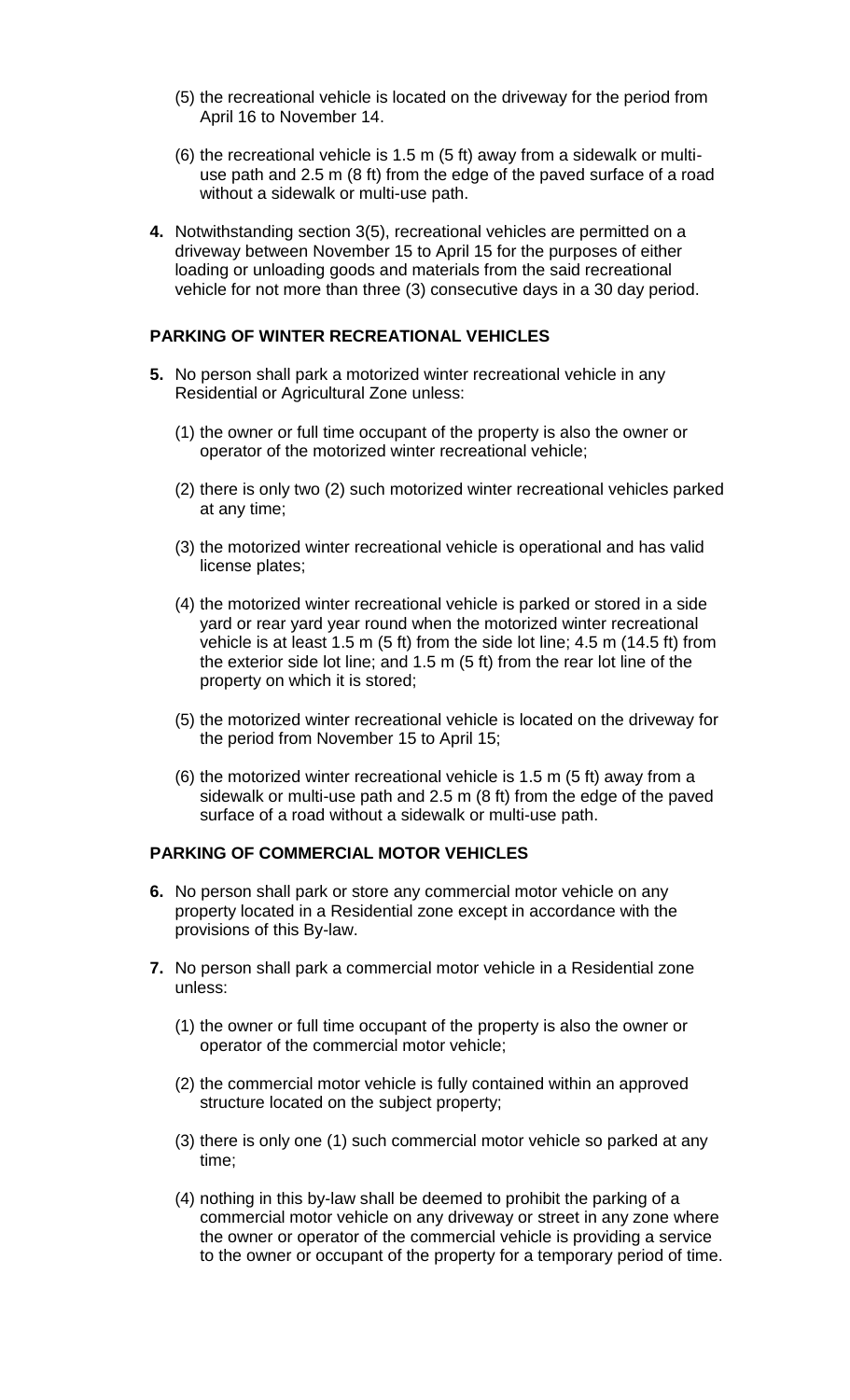## **PRIVATE PARKING LOTS**

- **8.** No person shall park any vehicle on private property without the consent of the owner or occupant of such property.
- **9.** No person shall park or leave any vehicle on property owned, leased or occupied by the Municipality without the consent of the Municipality.

## **ENFORCEMENT**

- **10.**Any officer, may, at any reasonable time, enter on any property for the by-law or for the purpose of enforcing this by-law. purpose of carrying out an inspection to determine compliance with this
- **11.**No person shall obstruct or attempt to obstruct any officer or any other person having authority for the enforcement or administration of this bylaw.
- **12.**Where any motor vehicle, recreational vehicle, or commercial motor vehicle is parked in contravention of this by-law, an officer may cause it to be removed or taken to and placed in storage and all costs for removing and storing the vehicle shall be a lien upon the vehicle which may be enforced in the manner provided in The Repair and Storage Liens Act.

## **PENALTY**

- **13.**Every person who contravenes any provision of this by-law is guilty of an offence and on conviction is liable to a fine as provided for in the Provincial Offences Act, R.S.O.1990, c. P.33, as amended.
- imposed, make an order prohibiting the continuation or repetition of the **14.**lf this by-law is contravened and a conviction entered, the court in which the conviction has been entered and any court of competent jurisdiction thereafter may, in addition to any other remedy and to any penalty that is offence by the person convicted.
- **15.**This by-law shall come into force upon third reading and being finally passed.

 **READ A FIRST, SECOND AND THIRD TIME AND FINALLY PASSED THIS 25th DAY OF MAY, 2021.** 

**MAYOR, Nelson Santos** 

**CLERK, Jennifer Astrologo**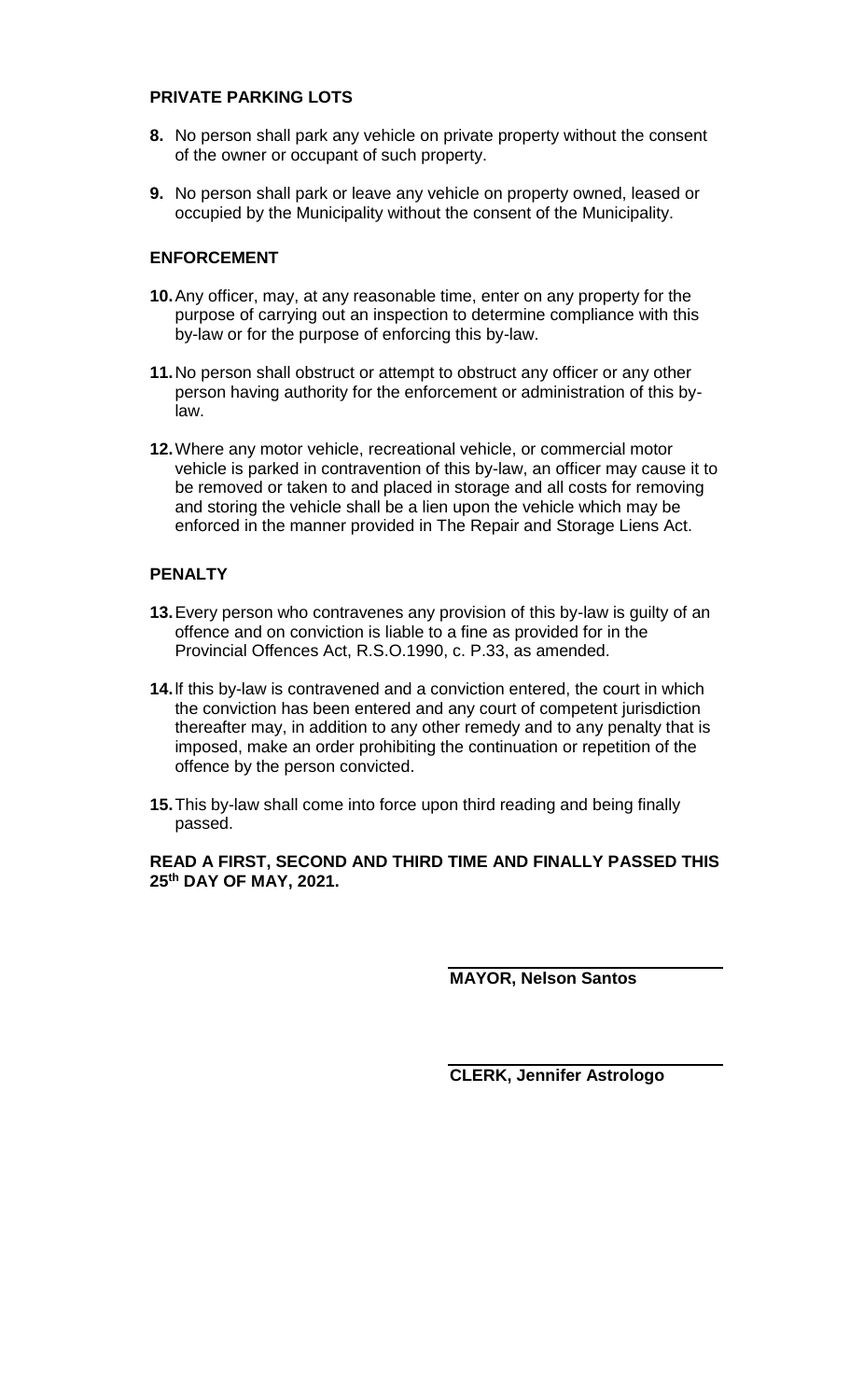#### **PART II PROVINCIAL OFFENCES ACT THE CORPORATION OF THE TOWN OF KINGSVILLE BY-LAW 27-2021 Being a by-law to regulate the parking or storage of recreational, commercial and motor vehicles on private property within the Town of Kingsville**

| <b>ITEM</b>    | <b>COLUMN1</b><br><b>Short Form Wording</b>                                                        | <b>COLUMN 2</b><br><b>Provision Creating or</b><br><b>Defining Offence</b> | <b>COLUMN 3</b><br><b>Set Fine</b> |
|----------------|----------------------------------------------------------------------------------------------------|----------------------------------------------------------------------------|------------------------------------|
| 1              | Park motor vehicle in a front yard                                                                 | $\overline{2}$                                                             | \$150.00                           |
| $\overline{2}$ | Park recreational vehicle not being owner or occupant<br>of property                               | 3(1)                                                                       | \$150.00                           |
| 3              | Park more than one recreational vehicle at any time                                                | 3(2)                                                                       | \$150.00                           |
| 4              | Park recreational vehicle that is not operational                                                  | 3(3)                                                                       | \$150.00                           |
| 5              | Park recreational vehicle without valid license plate                                              | 3(3)                                                                       | \$150.00                           |
| 6              | Park recreational vehicle is closer than 1.5 m to a curb,<br>trail or sidewalk                     | 3(6)                                                                       | \$150.00                           |
| $\overline{7}$ | Park recreational vehicle is closer than 2.5 m to the edge<br>of a paved surface of a road         | 3(6)                                                                       | \$150.00                           |
| 8              | Park a recreational vehicle more than 3 days in a 30 day<br>period between November 15 to April 15 | 4                                                                          | \$150.00                           |
| 9              | Park winter recreation vehicle not being the owner or<br>occupant of property                      | 5(1)                                                                       | \$150.00                           |
| 10             | Park more than two winter recreational vehicles                                                    | 5(2)                                                                       | \$150.00                           |
| 11             | Park winter recreation vehicle that is not operational                                             | 5(3)                                                                       | \$150.00                           |
| 12             | Park a winter recreational vehicle without a valid license<br>plate                                | 5(3)                                                                       | \$150.00                           |
| 13             | Park winter recreational vehicle - fail to meet<br>setback requirements                            | 5(4)                                                                       | \$150.00                           |
| 14             | Park winter recreational vehicle closer than 1.5 m to a<br>curb, trail or sidewalk                 | 5(6)                                                                       | \$150.00                           |
| 15             | Park winter recreational vehicle closer than 2.5 m to the<br>edge of a paved surface of a road     | 5(6)                                                                       | \$150.00                           |
| 16             | Park commercial motor vehicle not being the owner or<br>occupant of property                       | 7(1)                                                                       | \$150.00                           |
| 17             | Fail to park commercial motor vehicle within an approved<br>structure                              | 7(2)                                                                       | \$150.00                           |
| 18             | Park more than one commercial motor vehicle                                                        | 7(3)                                                                       | \$150.00                           |
| 19             | Park on private property without consent                                                           | 8                                                                          | \$75.00                            |
| 20             | Park on Town property without consent                                                              | $\boldsymbol{9}$                                                           | \$75.00                            |

 **Note: The penalty provision for the offences indicated above is section 61 of the Provincial Offences Act, R.S.O. 1990, c. P.33**